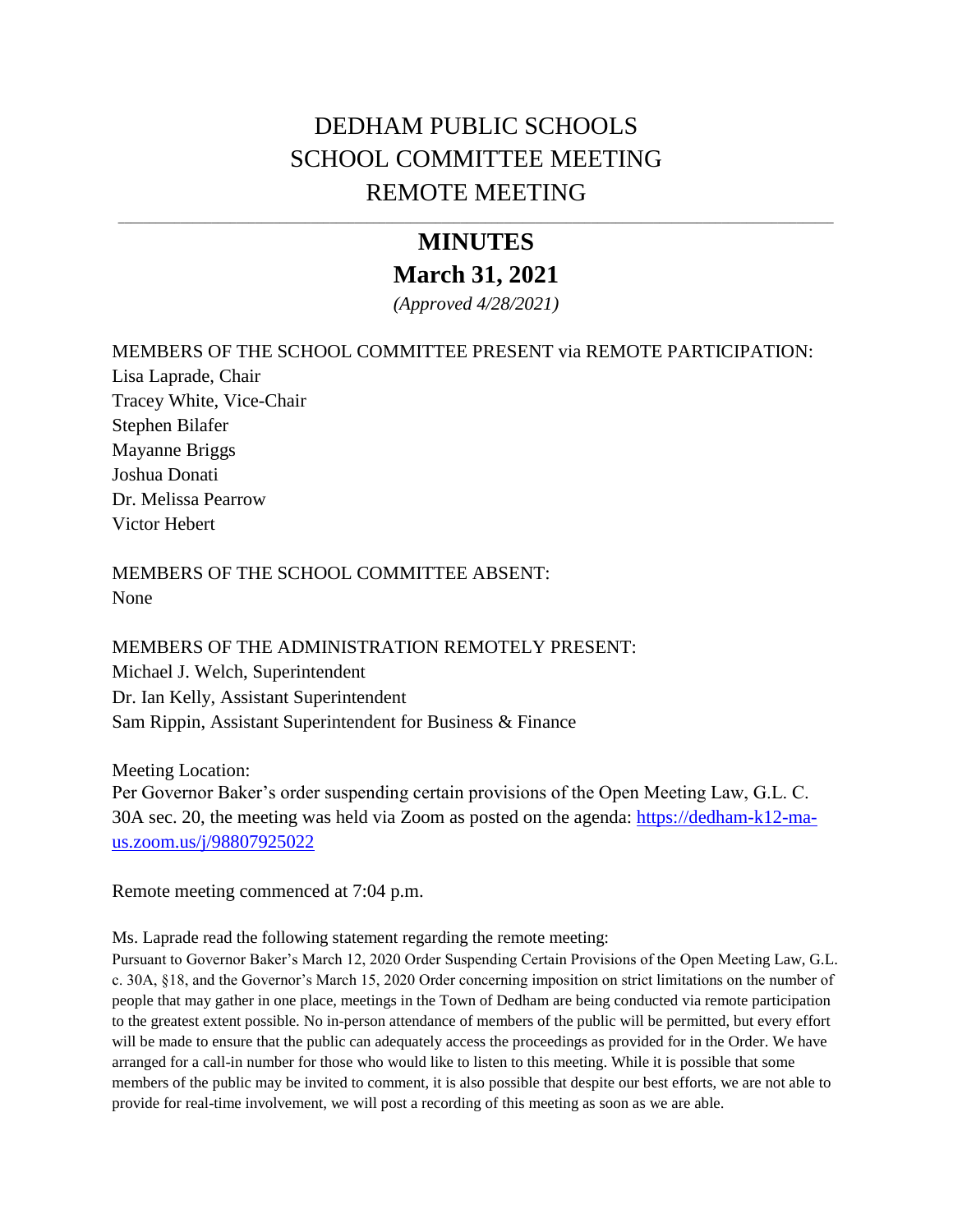Ms. Laprade called the School Committee meeting to order.

Ms. Laprade took a roll call attendance:

Stephen Bilafer - Present Mayanne Briggs - Present Joshua Donati - Present Dr. Melissa Pearrow – Present Victor Hebert - Present Tracey White, Vice-Chair - Present Lisa Laprade, Chair – Present

### **Public Comment**

None

### **Old/New Business**

Discussion and Vote on Next Steps for Grades PK-8 In-Person Learning

At the meeting on March 17, 2021, Supt. Welch updated the Committee on his plan to bring Kindergarten through Grade 8 students back to the classrooms. Tonight he has included Preschool in this plan. The presentation is located on the district website. The report included a review of the Dedham Public Schools return to in-person learning family survey, the logistical challenges to meet DESE guidelines, and a time line for a return to school:

- Full in-person for all K-5 students as of Monday, April 5
- Full in-person for all Grades 6-8 students as of Monday, April 26
- Recommend Grades 9-12 full in person on Monday, May 3

Supt. Welch thanked Director of Facilities Denise Moroney, Lead Custodian Robert Lazdowsky and all of the custodians for the work they did assembling and delivering over 200 desks to the elementary schools to prepare for the reopening. He also thanked Mr. Rippin for purchasing student desks ahead of the rush and over \$1,000 in lap desks for alternative means.

Supt. Welch noted the importance of the returning students to completing their COVID-19 pooled testing consent forms. (The form can be found on the district website.)

Supt. Welch also recommended preschool return to a full schedule of in-person learning on April 12. This would require an adjustment to tuition (which was reduced in the fall) to its original schedule.

The Committee discussed the spacing of preschool classrooms. Class sizes were reduced to 12 students per class in the fall, allowing plenty of room for students to remain six feet apart. They discussed the use of space in the Middle School. The cafeteria, library and gymnasium will all be utilized for lunch. Physical Education will take place outside or in other areas of the building during inclement weather. Lunch will be brought to students as they are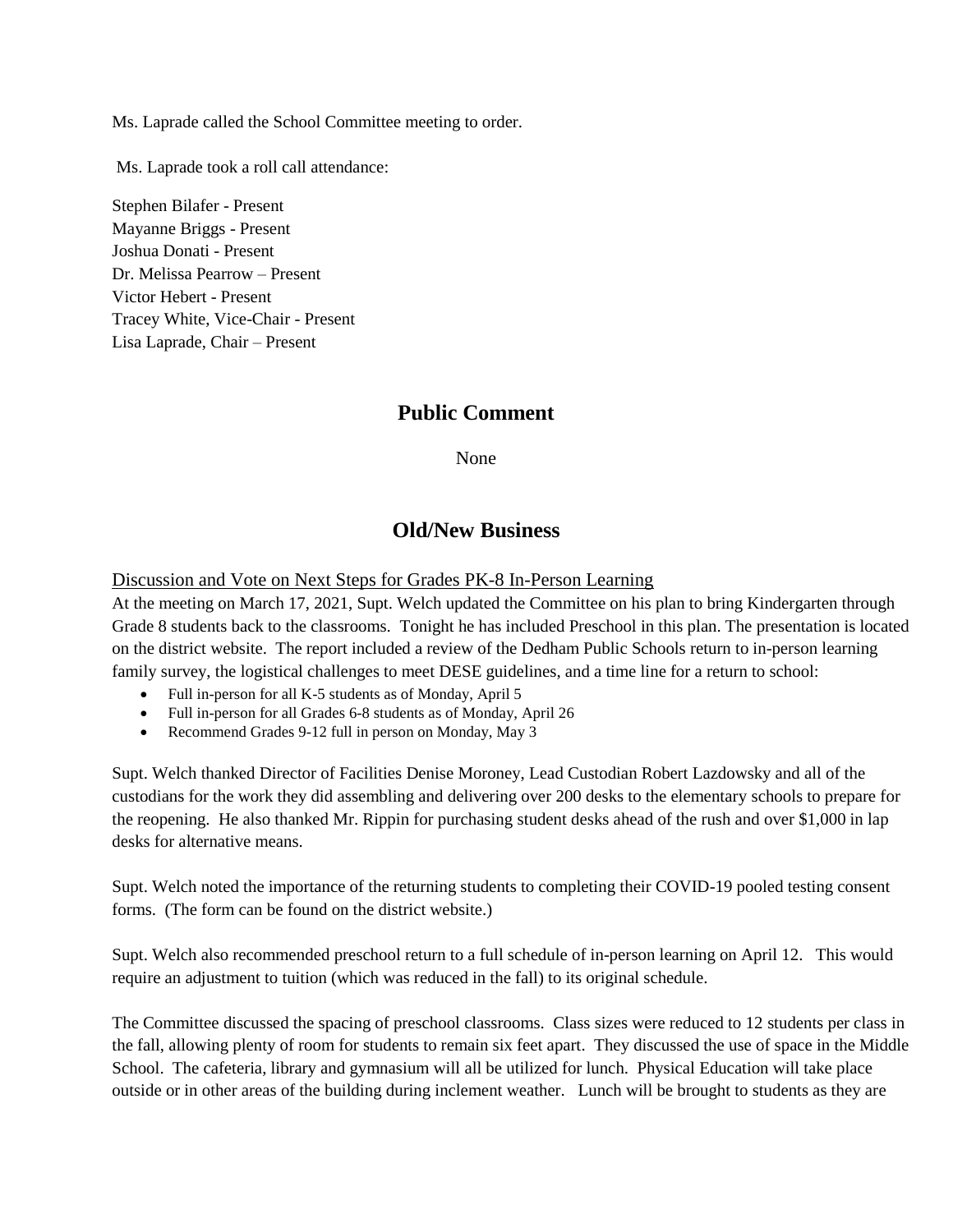not allowed to wait in line. Superintendent Welch thanked Food Service Director Jeanne Johnson and the food service workers for all of their flexibility and hard work. The Committee discussed how ESSER-2 funds may be needed to refurbish gym floors as well as buy more hand sanitizer and wipes for the additional students entering the buildings.

Ms. Briggs motioned to accept the Superintendent's recommendation for a full return to in-person learning on April 5, 2021 for Kindergarten through Grade 5 and April 12, 2021 for Preschool, Mr. Hebert second; a roll call vote was taken:

Stephen Bilafer- Yes Mayanne Briggs - Yes Joshua Donati - Yes Dr. Melissa Pearrow – Yes Victor Hebert - Yes Tracey White, Vice-Chair- Yes Lisa Laprade, Chair – Yes **Motion passed 7-0**

### Discussion on Next Steps for High School In-Person Learning

Supt. Welch explained that DESE has not yet mandated a return date for high school students. He expects an announcement sometime in April. Supt. Welch would like to see Middle School students return to school on April 26, 2021 and High School students return on May 3, 2021. At this time only preliminary information has been released regarding commencements and no information has been released regarding proms. The last day for seniors is May 24 with graduation still planned for Saturday, June 5. Seniors will not take finals but instead will be given that time to makeup work.

Ms. Briggs motioned to accept the Superintendent's recommendation for a full return to in-person learning on April 26, 2021 for Dedham Middle School, Mr. Hebert second; a roll call vote was taken:

Stephen Bilafer- Yes Mayanne Briggs - Yes Joshua Donati - Yes Dr. Melissa Pearrow – Yes Victor Hebert - Yes Tracey White, Vice-Chair- Yes Lisa Laprade, Chair – Yes **Motion passed 7-0**

A vote on high school return to in-person learning will be taken at a later date.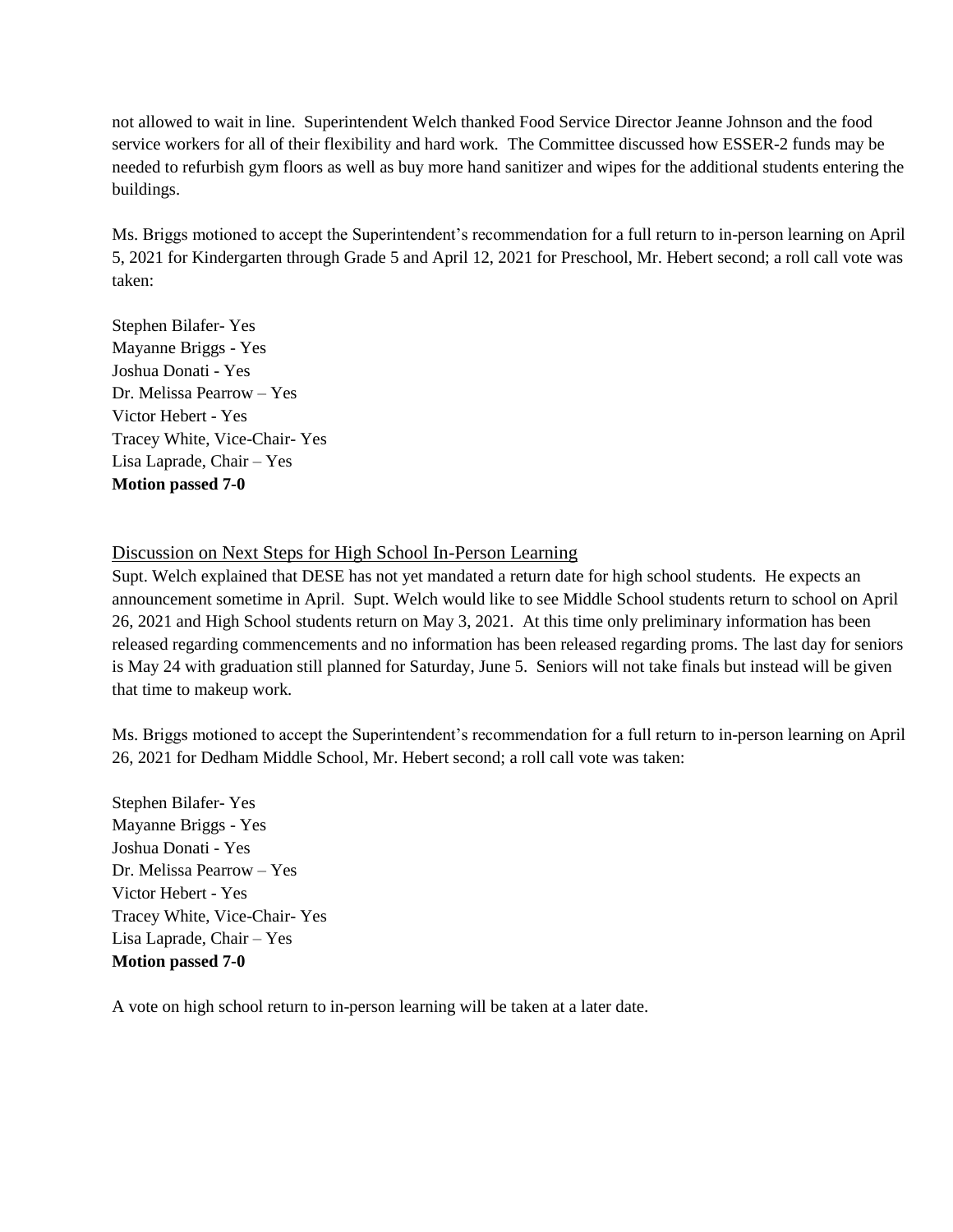### Update and Vote on Massachusetts Travel Advisory

Supt. Welch welcomed new Public Health Director Kylee Sullivan to Dedham. He also thanked Gail Kelley for her immense work and efforts during this challenging year. The state has recently changed its travel restrictions to a Travel Advisory. At this time the DPS travel and quarantine guidance is stricter than the state's advisory. Ms. Kelley asked the Board to allow the School guidance match the State's Travel Advisory. The Board of Health voted unanimously at its last meeting to support this recommendation. No further discussion occurred.

Dr. Pearrow motioned to support the recommendation to align the Dedham Public School Travel Guidelines with that of the state's Travel Advisory, Mr. Hebert second; a roll call vote was taken:

Stephen Bilafer- Yes Mayanne Briggs - Yes Joshua Donati - Yes Dr. Melissa Pearrow – Yes Victor Hebert - Yes Tracey White, Vice-Chair- Yes Lisa Laprade, Chair – Yes **Motion passed 7-0**

## **Subcommittee Updates**

### Policy Subcommittee

Dr. Pearrow noted the Policy Subcommittee has discussed and voted unanimously to add the following verbiage to Policy JICFB Bullying Prevention, which aligns with the Mass General Law Chapter 71, Section 370 part 3. This is the third reading of revised policy JICFB-Bullying and Prevention. The full policy can be found at the end of the minutes.

To add as vulnerable groups, "….pregnant or parenting status, sexual orientation, mental, physical, developmental or sensory disability, or by association with a person who has or is perceived to have one or more of these characteristics."

Ms. White motioned to approve the changes to policy JICFB-Bullying and Prevention as presented, Mr. Donati second; a roll call vote was taken:

Stephen Bilafer- Yes Mayanne Briggs - Yes Joshua Donati - Yes Dr. Melissa Pearrow – Yes Victor Hebert - Yes Tracey White, Vice-Chair- Yes Lisa Laprade, Chair – Yes **Motion passed 7-0**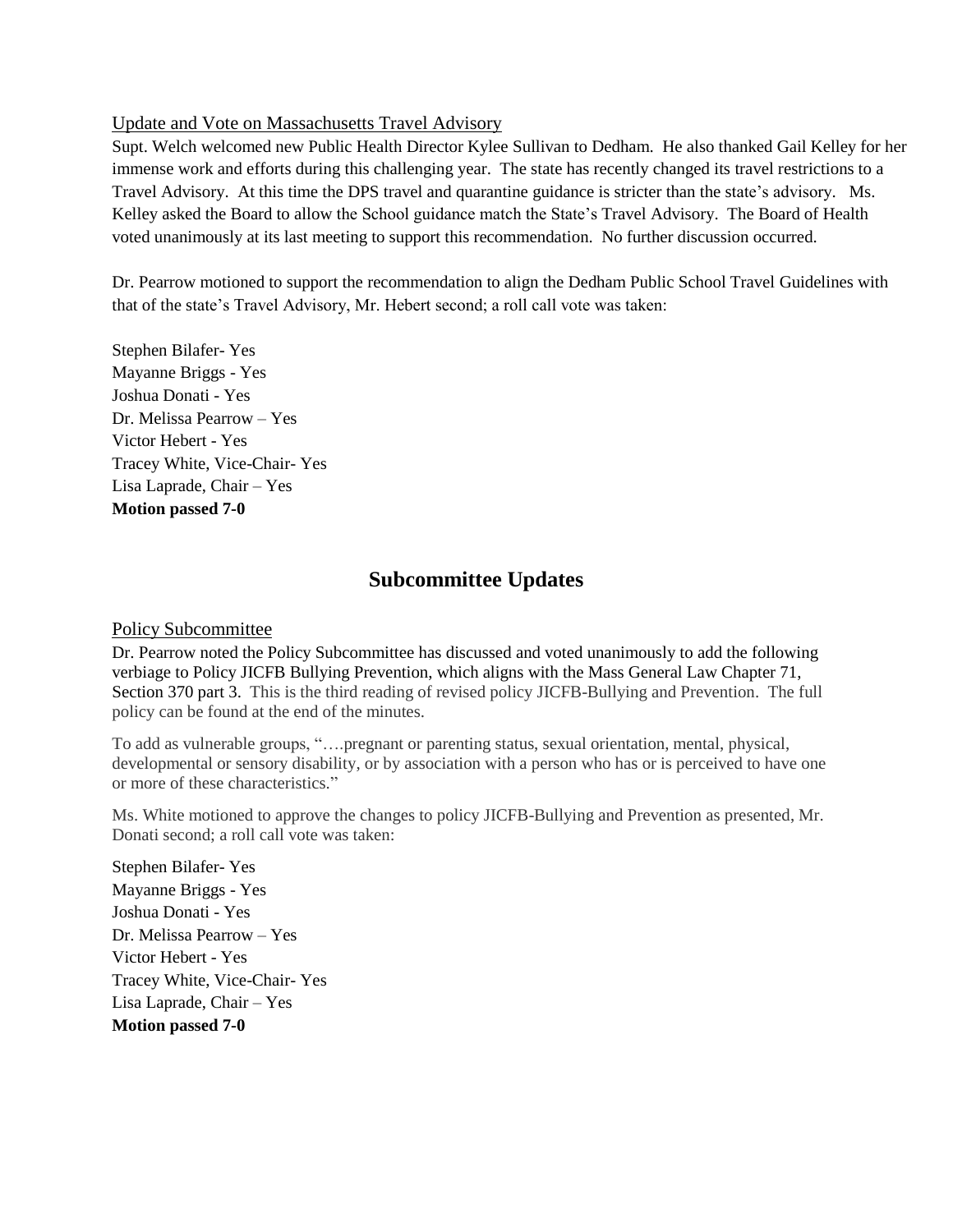### **Donations**

Mr. Hebert motioned to accept with grateful appreciation a donation of school supplies with an estimated value of \$2,000 to the Avery Elementary School (\$1,000), Riverdale Elementary School (\$500) and the ECEC (\$500) from Staples, Inc. Ms. Briggs second; a roll call vote was taken:

Stephen Bilafer- Yes Mayanne Briggs - Yes Joshua Donati - Yes Dr. Melissa Pearrow – Yes Victor Hebert - Yes Tracey White, Vice-Chair- Yes Lisa Laprade, Chair – Yes **Motion passed 7-0**

Ms. White motioned to accept with grateful appreciation a donation in the amount of \$3,600 to the Fine Arts Department from the Dedham Arts and Boosters to be used for the following:

- \$200 for middle school art equipment
- \$1000 for elementary musical digital editing
- \$1900 for winter percussion equipment
- \$500 for the PAC/Drama account at the high school

as well as a scholarship in the amount of \$1,500, Dr. Pearrow second; a roll call vote was taken:

Stephen Bilafer- Yes Mayanne Briggs - Yes Joshua Donati - Yes Dr. Melissa Pearrow – Yes Victor Hebert - Yes Tracey White, Vice-Chair- Yes Lisa Laprade, Chair – Yes **Motion passed 7-0**

Dr. Pearrow thanked the Dedham Arts & Boosters for their donations during this difficult time.

### **Minutes**

Ms. White motioned to approve the minutes from March 17, 2021 as presented, Ms. Briggs second; a roll call vote was taken:

Stephen Bilafer- Yes Mayanne Briggs - Yes Joshua Donati - Yes Dr. Melissa Pearrow – Yes Victor Hebert - Yes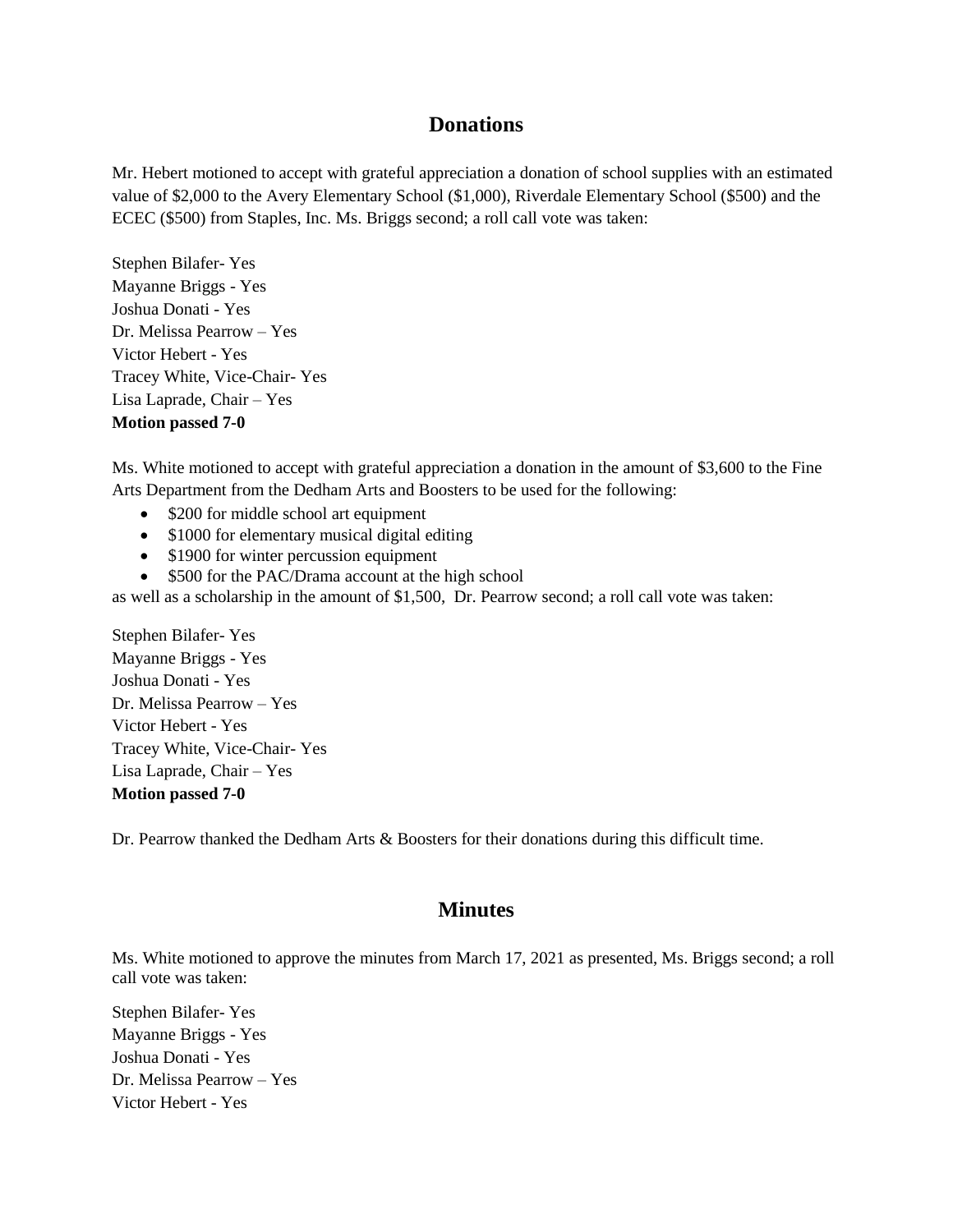Tracey White, Vice-Chair- Yes Lisa Laprade, Chair – Yes **Motion passed 7-0**

### **Acknowledgements and Announcements**

Ms. White acknowledged the talent of the winter percussion group and the video they submitted to the New England School Band Association for winter finals this weekend.

Ms. Laprade acknowledged the fantastic job the students did in the senior musical performance of "The Addams Family" that occurred the previous weekend.

Ms. White motioned to adjourn the meeting of March 31, 2021, Dr. Pearrow second; a roll call vote was taken:

Stephen Bilafer- Yes Mayanne Briggs - Yes Joshua Donati - Yes Dr. Melissa Pearrow – Yes Victor Hebert - Yes Tracey White, Vice-Chair- Yes Lisa Laprade, Chair – Yes **Motion passed 7-0**

Regular Meeting ended at 8:00 p.m.

File: JICFB

#### **BULLYING PREVENTION**

The Dedham School Committee is committed to providing a safe, positive and productive educational environment where students can achieve the highest academic standards. No student shall be subjected to harassment, intimidation, bullying, or cyber-bullying.

"Bullying" is the repeated use by one or more students or school staff members, including, but not limited to, an educator, administrator, school nurse, cafeteria worker, custodian, bus driver, athletic coach, advisor to an extracurricular activity or paraprofessional of a written, verbal, or electronic expression, or a physical act or gesture, or any combination thereof, directed at a target that:

- causes physical or emotional harm to the target or damage to the target's property;
- places the target in reasonable fear of harm to him/herself, or of damage to his/her property;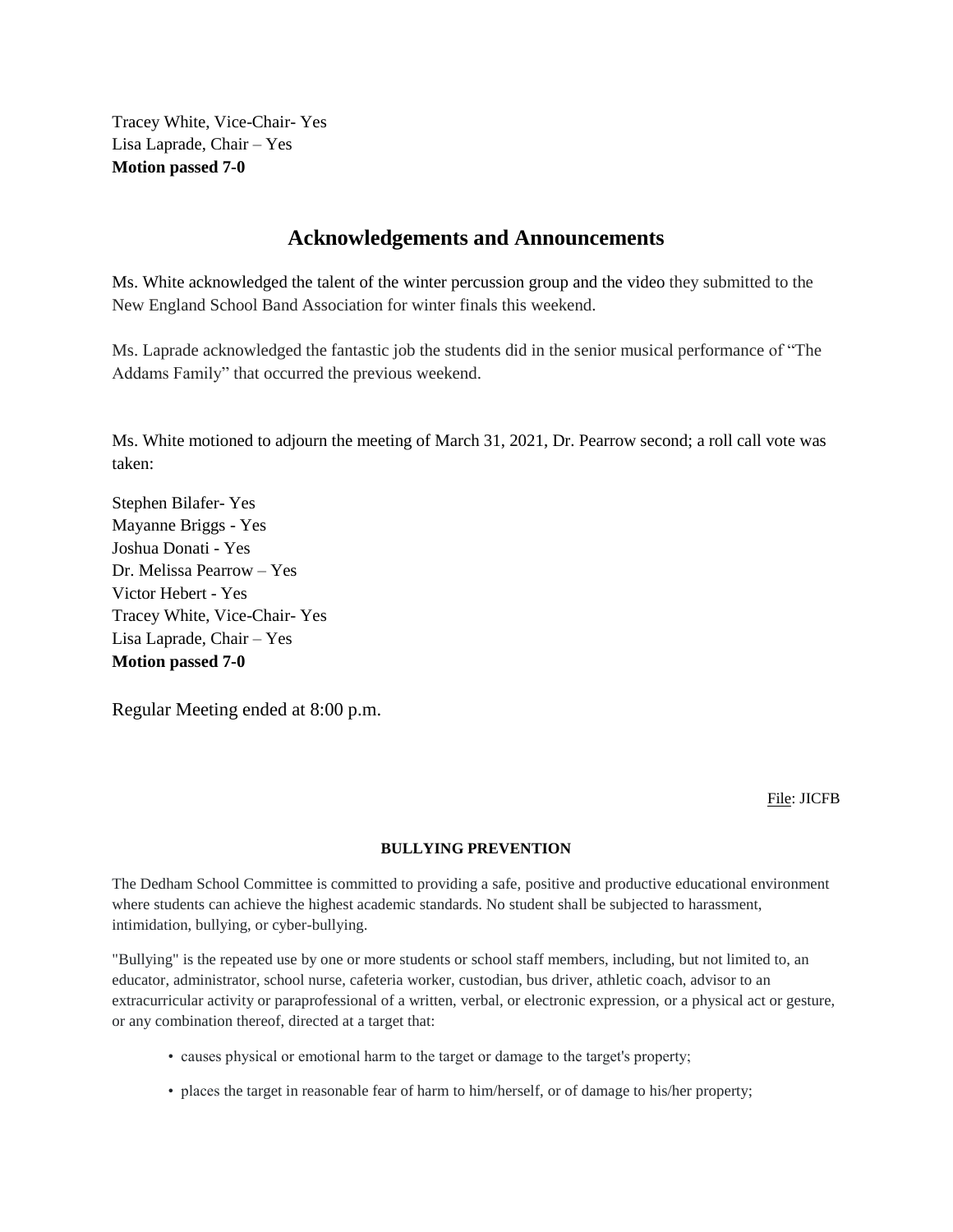- creates a hostile environment at school for the target;
- infringes on the rights of the target at school; or
- materially and substantially disrupts the education process or the orderly operation of a school.

"Cyber-bullying" means bullying through the use of technology or any electronic communication, which shall include, but shall not be limited to, any transfer of signs, signals, writing, images, sounds, data or intelligence of any nature transmitted in whole or in part by a:

- wire
- radio
- electromagnetic
- photo-electronic or photo-optical system, including, but not limited to, electronic mail, internet communications, instant messages or facsimile communications.

Cyber-bullying shall also include the creation of a web page or blog in which the creator assumes the identity of another person or knowingly impersonates another person as author of posted content or messages, if the creation or impersonation creates any of the conditions enumerated in the definition of bullying.

Cyber-bullying shall also include the distribution by electronic means of a communication to more than one person or the posting of material on an electronic medium that may be accessed by one or more persons, if the distribution or posting creates any of the conditions enumerated in the definition of bullying.

Bullying and cyber-bullying may occur in and out of school, during and after school hours, at home and in locations outside of the home. When bullying and cyber-bullying are alleged, the full cooperation and assistance of parents and families are expected.

For the purpose of this policy, whenever the term bullying is used it is to denote either bullying, or cyber-bullying.

Bullying is prohibited:

- On school grounds;
- o On property immediately adjacent to school grounds;
- At school-sponsored or school-related activities;
- o At functions or programs whether on or off school grounds
- At school bus stops;
- o On school buses or other vehicles owned, leased or used by the school district; or,
- Through the use of technology or an electronic device owned, leased or used by the school district;

Bullying and cyber-bullying are prohibited at a location, activity, function or program that is not school-related or through the use of technology or an electronic device that is not owned, leased or used by the school district if the act or acts in question:

- create a hostile environment at school for the target;
- infringe on the rights of the target at school; and/or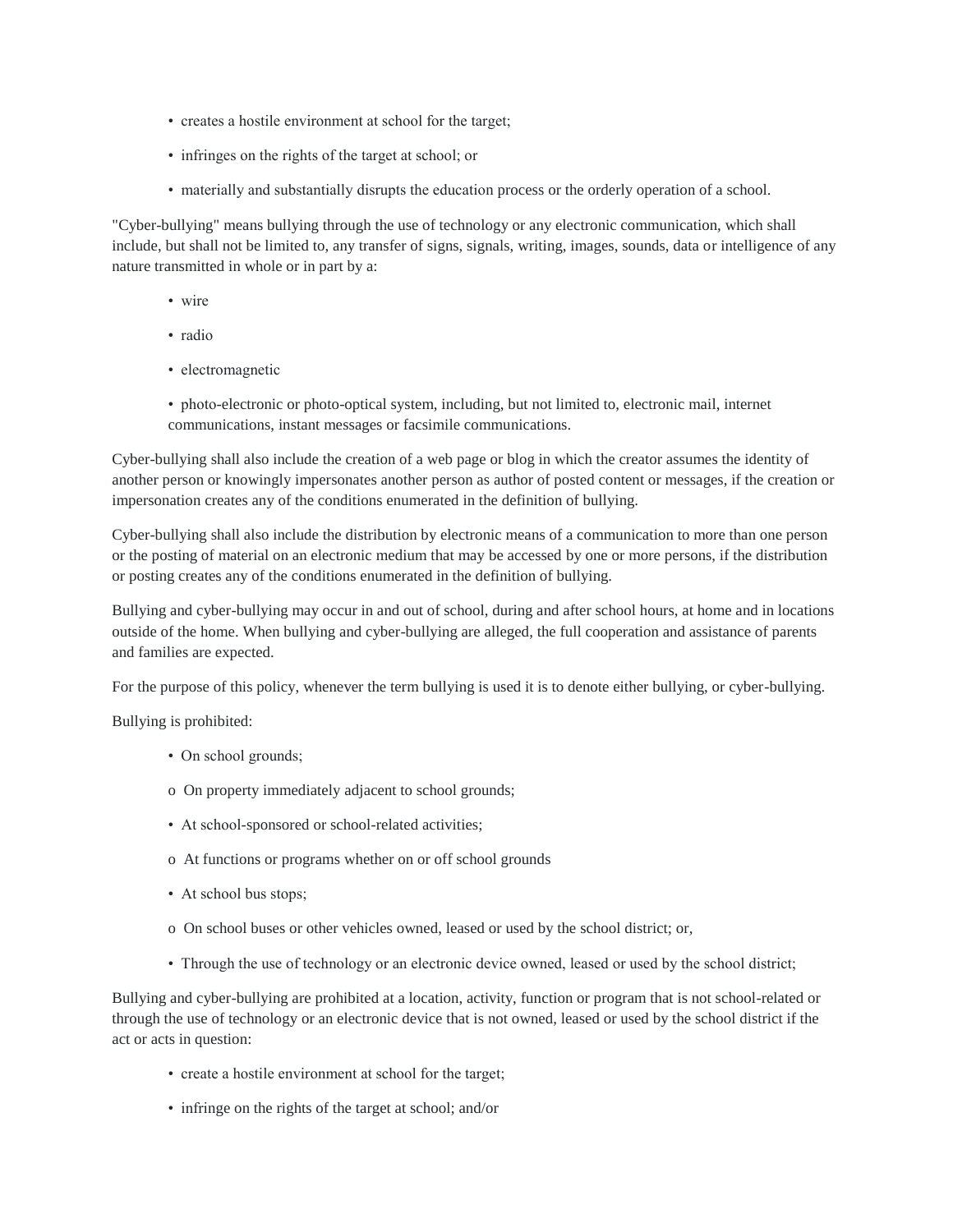• materially and substantially disrupt the education process or the orderly operation of a school.

We understand that members of certain student groups may be more vulnerable to becoming targets of bullying, harassment, or teasing based on actual or perceived characteristics, including race, color, religion, ancestry, national origin, sex, socioeconomic status, homelessness, academic status, gender identity or expression, physical appearance, or disability, pregnant or parenting status, sexual orientation, mental, physical, developmental or sensory disability, or by association with a person who has or is perceived to have one or more of these characteristics. We will take specific steps to create a safe, supportive environment for vulnerable populations in the school community, and provide all students with the skills, knowledge, and strategies to prevent or respond to bullying, harassment, or teasing.

#### Prevention and Intervention Plan

The Superintendent and/or his/her designee shall oversee the development of a prevention and intervention plan, in consultation with all district stakeholders, which may include teachers, school staff, professional support personnel, school volunteers, administrators, community representatives, local law enforcement agencies, students, parents and guardians, consistent with the requirements of this policy, as well as state and federal laws. The bullying prevention and intervention plan shall be reviewed and updated at least biennially.

The Principal is responsible for the implementation and oversight of the bullying prevention and implementation plan within his or her school.

#### Reporting

Students, who believe that they are a target of bullying, observe an act of bullying, or who have reasonable grounds to believe that these behaviors are taking place, are obligated to report incidents to a member of the school staff. The target shall, however, not be subject to discipline for failing to report bullying.

Each school shall have a means for anonymous reporting by students of incidents of bullying. No formal disciplinary action shall be taken solely on the basis of an anonymous report.

Any student who knowingly makes a false accusation of bullying shall be subject to disciplinary action.

Parents or guardians, or members of the community, are encouraged to report an incident of bullying as soon as possible.

A member of a school staff shall immediately report any instance of bullying the staff member has witnessed or become aware of to the school principal or their designee.

#### Investigation Procedures

Each school is required to investigate in a timely manner and determine whether or not bullying or retaliation occurred. Nothing in this section shall prevent school personnel from remediating any discrimination or harassment based on a person's membership in a legally protected category under local, state, or federal law consistent with the Dedham Public School's policies for investigating such matters.

The Principal or their designee, upon receipt of a report of bullying, shall promptly contact the parents or guardians of a student who has been the alleged target or alleged perpetrator of bullying. The actions being taken to prevent further acts of bullying shall be discussed.

The school Principal or designee shall promptly investigate the report of bullying, using a Bullying/Cyber-bullying Report Form which may include interviewing the alleged target, alleged perpetrator, staff members, students and/or witnesses.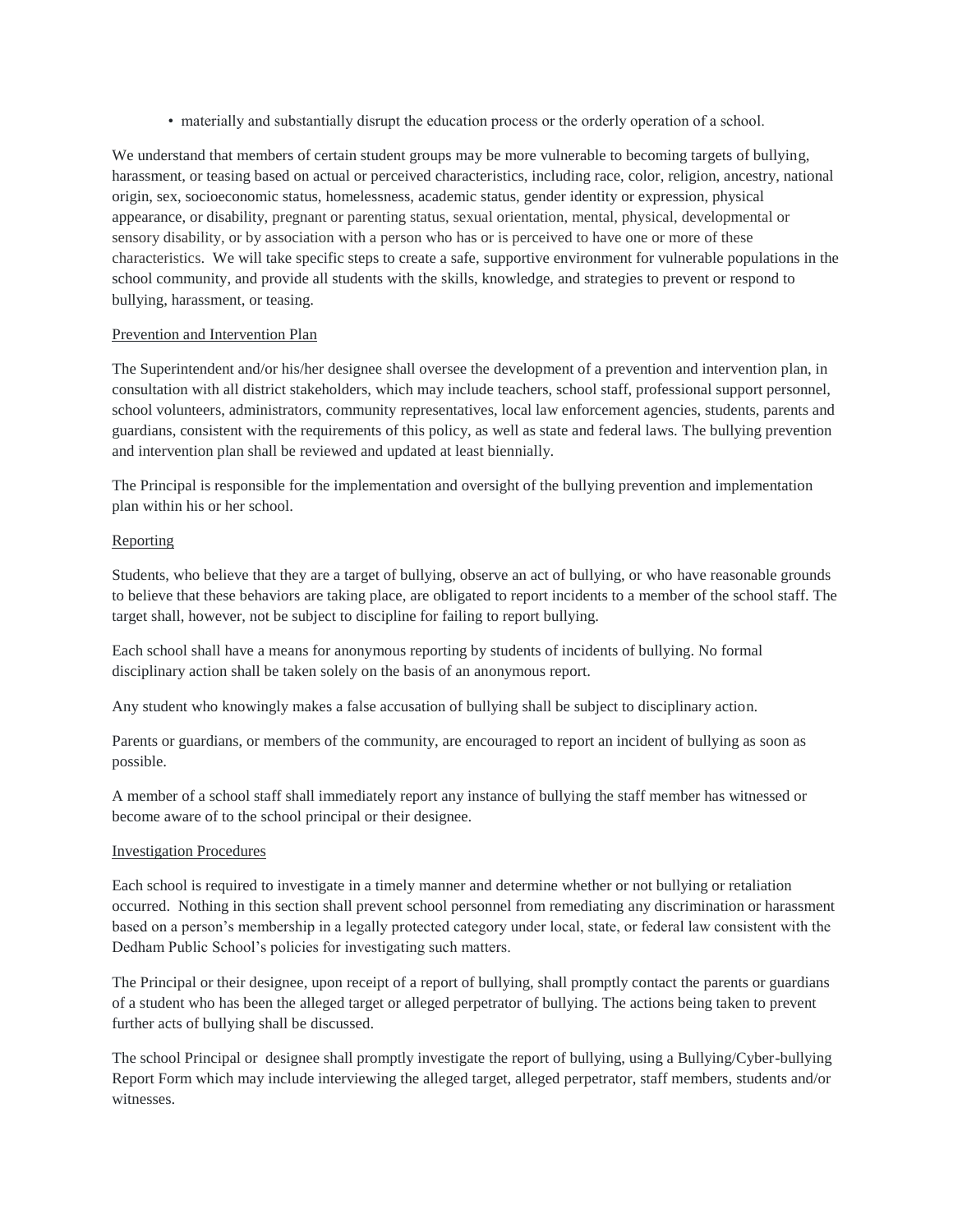Support staff shall assess an alleged target's needs for protection and create and implement a safety plan that shall restore a sense of safety for that student.

Confidentiality shall be used to protect a person who reports bullying, provides information during an investigation of bullying, or is witness to or has reliable information about an act of bullying.

If the school Principal or a designee determines that bullying has occurred he/she shall take appropriate disciplinary action and if it is believed that criminal charges may be pursued against the perpetrator, the principal shall consult with the school's resource officer and the Superintendent to determine if criminal charges are warranted. If it is determined that criminal charges are warranted, the local law enforcement agency shall be notified.

The investigation shall be completed within fourteen school days from the date of the report. The parents or guardians shall be contacted upon completion of the investigation and informed of the results, including whether the allegations were found to be factual, whether a violation of this policy was found, and whether disciplinary action has or shall be taken. At a minimum the Principal or his/her designee shall contact the parents or guardians as to the status of the investigation on a weekly basis.

Disciplinary actions for students who have committed an act of bullying or retaliation shall be in accordance with district disciplinary policies.

Each school shall document any incident of bullying that is reported per this policy and a file shall be maintained by the Principal or designee. A monthly report shall be provided to the Superintendent.

Confidentiality shall be maintained to the extent consistent with the school's obligations under law.

#### Retaliation

Retaliation against a person who reports bullying, provides information during an investigation of bullying, or witnesses or has reliable information about bullying, shall be prohibited.

#### Target Assistance

The school district shall provide counseling or referral to appropriate services, including guidance, academic intervention, and protection to students, both targets and perpetrators, affected by bullying, as necessary.

#### Training and Assessment

Annual training shall be provided for school employees and volunteers who have significant contact with students in preventing, identifying, responding to, and reporting incidents of bullying.

Age-appropriate, evidence-based instruction on bullying prevention shall be incorporated into the curriculum for all K to 12 students.

#### Publication and Notice

Annual written notice of the relevant sections of the bullying prevention and intervention plan shall be provided to students and their parents or guardians, in age-appropriate terms.

Annual written notice of the bullying prevention and intervention plan shall be provided to all school staff. The faculty and staff at each school shall be trained annually on the bullying prevention and intervention plan applicable to the school.

Relevant sections of the bullying prevention and intervention plan relating to the duties of faculty and staff shall be included in the school employee handbook.